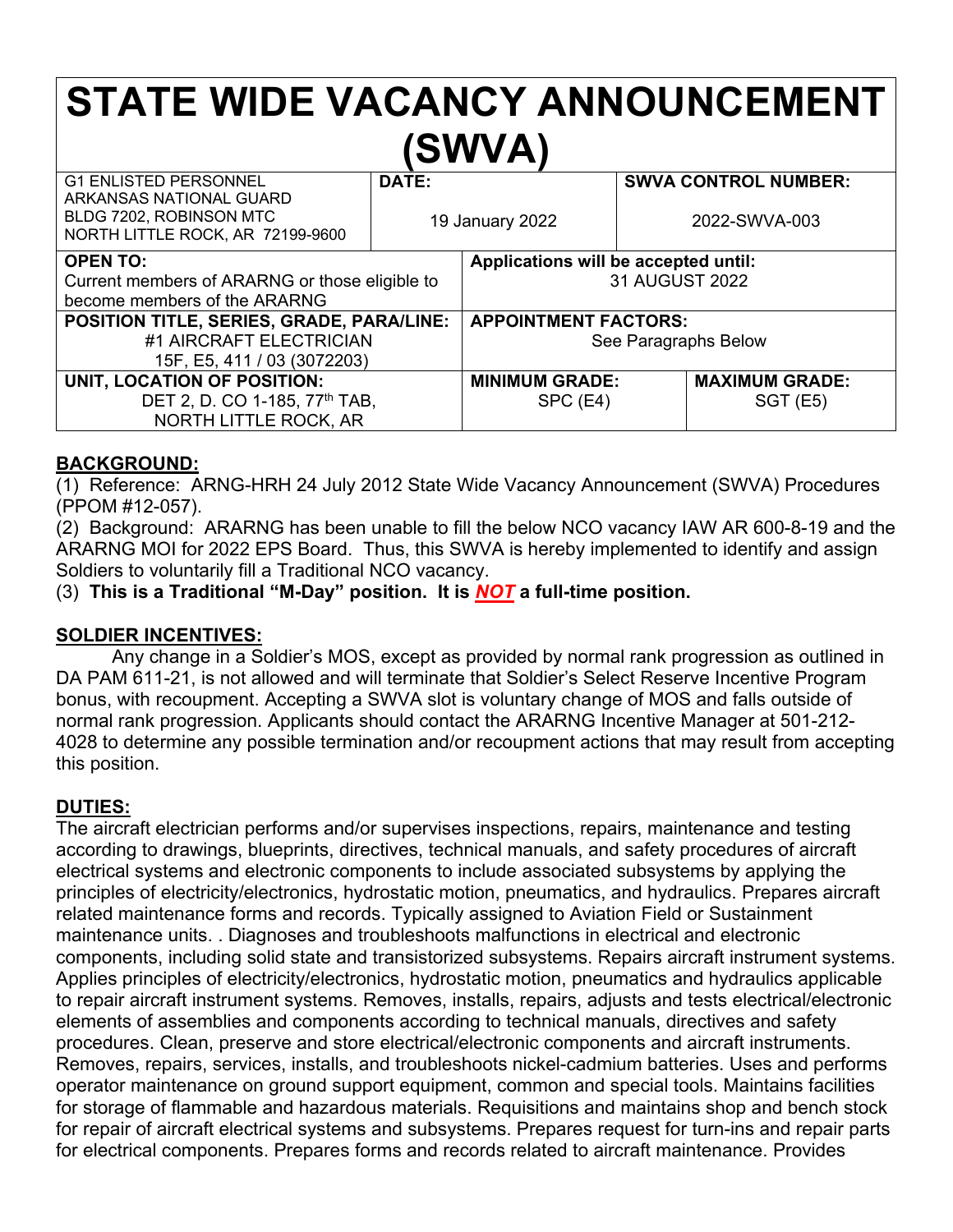technical guidance to subordinate personnel. Diagnoses and troubleshoots malfunctions in aircraft electrical components and their subcomponents. Participate in maintenance test flights as required. Monitors hazardous material control and storage.

### **SPECIFICATIONS:**

An aircraft electrician must possess the following qualifications must possess the following qualifications: Waivers, and/or exceptions must be approved by Cdr, USAACE, ATTN: ATZQ-CDF-P, Ft Rucker, AL 36362-5000,

(http://www.rucker.army.mil/usaace/directorates/cdid/opfd/iw\_enlisted.html).

(1) A physical demands rating of moderate (Gold).

(2) A physical profile of 222222.

(3) Normal color vision.

(4) Qualifying scores.

(a) A minimum score of 105 in aptitude area MM in Armed Services Vocational aptitude Battery (ASVAB) tests administered prior to 2 January 2002.

(b) A minimum score of 102 in aptitude area MM on ASVAB tests administered on and after 2 January 2002 and prior to 1 July 2004.

(c) A minimum score of 104 in aptitude area MM on ASVAB tests administered on and after 1 July 2004.

(d) A Minimum OPAT score of Standing Long Jump (LJ) -0120 cm, Seated Power Throw (PT) - 0350 cm, Strength Deadlift (SD) - 0120 lbs., and Interval Aerobic Run (IR) - 0036 shuttles in Physical Demands Category "Moderate" (Gold).

(5) Formal training (completion of a resident MOS 15F course conducted under the auspices of The United States Army Aviation Center of Excellence (USAACE).

(6) Reclassification: Must meet the above qualifications and all prerequisites IAW AR 614-200 Chapter 3-19 and AR 40-501 Chapter 3. Must be in the grade of SPC (non-promotable) or below unless they have held an aviation maintenance/component repairer CMF 15 MOS for a minimum of 12 months at skill level 1 or 2, 18 months at skill level 3 or 24 months at skill level 4.

(7) Formal training (completion of MOS 14G course conducted under the auspices of the U.S. Army Air Defense Artillery School) mandatory.

(a) 2. National Guard: Soldiers that do not meet the above qualifications must submit a determination packet through National Guard Bureau, ATTN: NGB-ARNG-AV, 111 South George Mason Drive, Arlington, VA 22204-1382,

[\(http://www.rucker.army.mil/usaace/directorates/cdid/opfd/iw\\_enlisted.html\)](http://www.rucker.army.mil/usaace/directorates/cdid/opfd/iw_enlisted.html).

(8) Alcohol and drug abuse as defined below will disqualify any Soldier or potential enlistee from this MOS. This disqualification will not be waived, even though the Soldier/potential enlistee satisfactorily complete the Army Substance Abuse (ASAP) Program or a civilian equivalent, except as specified below:

(a) A medically diagnosed history of alcohol abuse as defined in the substance use disorder section of the Diagnostic and Statistical Manual, 4th Edition, 2000 "text revision" (DSM-IV) (http://www.psych.org/MainMenu/Research/DSMIV.aspx) is disqualifying. Cdr, HRC may waive this disqualification after a Soldier/potential enlistee in this MOS successfully completes the Army ASAP Education, out-patient or inpatient programs or its civilian equivalent, based on the recommendations of the chain of command and the Cdr, USA Aeromedical Center. A Soldier/potential enlistee who completes any aspect of ASAP and is involved in an additional offense involving alcohol or alcohol abuse will be immediately reclassified or denied enlistment in this MOS as a high risk.

(b) Except as provided in (e) below, a wrongful or improper use of narcotic or other controlled substance or dangerous drug as defined by Title 21 United States Code (USC) Controlled Substances Act, Section 801, et seq, (http://www.deadiversion.usdoj.gov/21cfr/21usc/801.htm) is disqualifying.